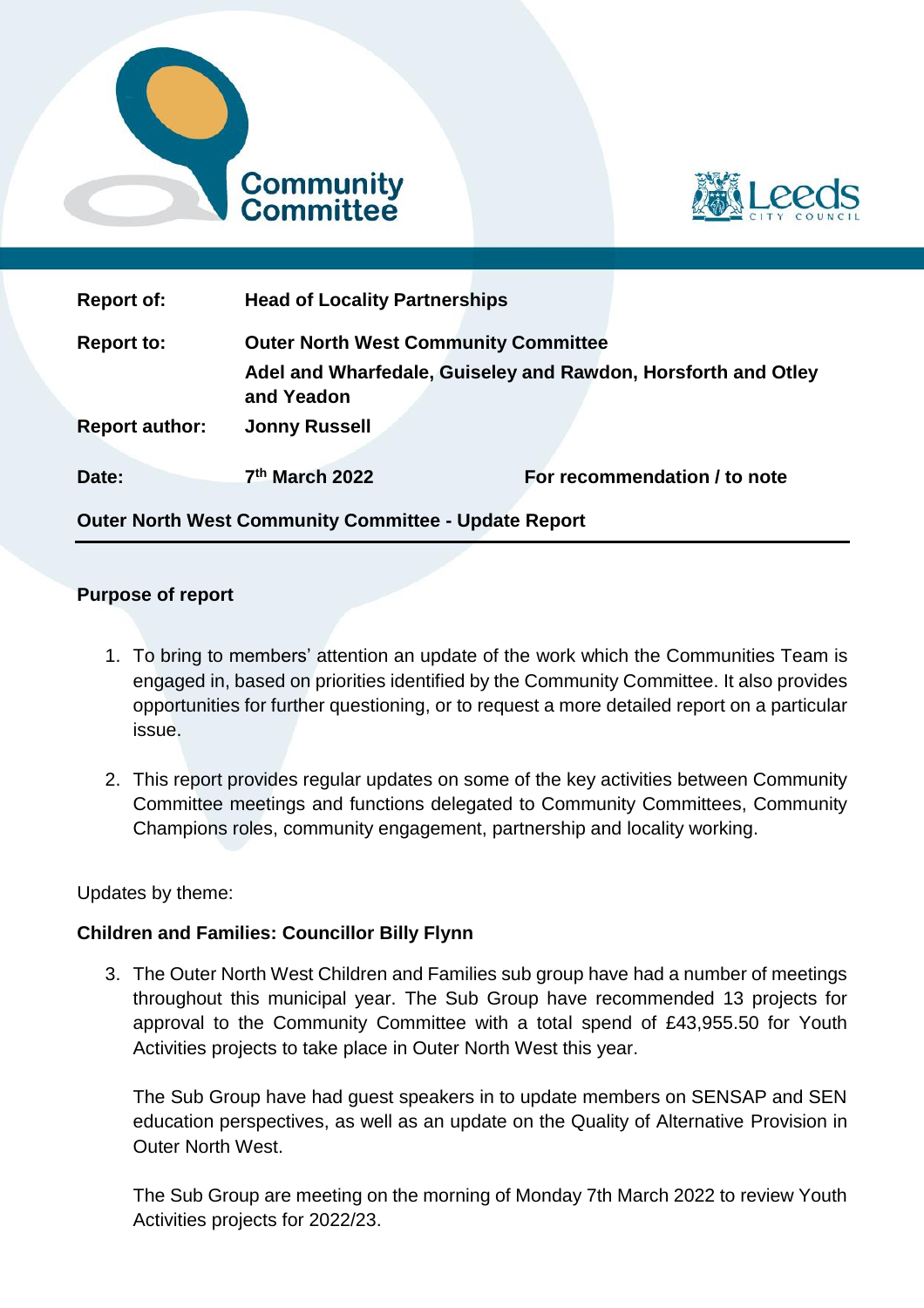# **Environment and Community Safety: Councillor: Barry Anderson**

4. Councillor Anderson to provide a verbal update.

### **Transport- Cllr Wadsworth**

5. The Transport sub group are meeting on Friday 25th February 2022.

### **Health, Wellbeing and Adult Social Care: Councillor Graham Latty**

6. Councillor Latty to provide a verbal update.

#### 7. **Employment and Skills update: Councillor Ryk Downes**

#### **Universal Credit**

The number of people who are claiming Universal Credit due to unemployment as of November 2021 in the Outer North West Community Committee area is 2,024. This is an increase of 87% since March 2020, which is reflective across all wards due to the impact of Covid-19. There is a decrease of 68 on the previous month.

The Coronavirus Job Retention Scheme (furlough) ceased at the end of September 2021, and there was an expectation that a number of people would have been made redundant which would have subsequently increased claimants to Universal Credit, which has not come to fruition in the latest release.

The table below shows the number of people claiming Universal Credit in the Outer North West Community Committee area:

|                         |                   | Universal Credit Claimants (Not in Employment) 16-64yrs |                 |        |                 |        |  |  |
|-------------------------|-------------------|---------------------------------------------------------|-----------------|--------|-----------------|--------|--|--|
|                         | <b>March 2020</b> |                                                         | <b>Oct 2021</b> |        | <b>Nov 2021</b> |        |  |  |
|                         | Number*           | Rate**                                                  | Number*         | Rate** | Number*         | Rate** |  |  |
| Leeds                   | 23,631            | 4.5%                                                    | 42,226          | 8.1%   | 41,609          | 8.0%   |  |  |
| <b>Outer North West</b> | 2.1%<br>1,080     |                                                         | 2,092           | 4.1%   | 2,024           | 4.0%   |  |  |
| Adel & Wharfedale       | 257               | 2.3%                                                    | 521             | 4.7%   | 512             | 4.7%   |  |  |
| Guiseley & Rawdon       | 207               | 1.5%                                                    | 428             | 3.1%   | 404             | 3.0%   |  |  |
| Horsforth               | 268               | 2.0%                                                    | 469             | 3.5%   | 457             | 3.4%   |  |  |
| Otley & Yeadon          | 674               | 5.3%                                                    | 651             | 5.1%   |                 |        |  |  |

*\*Number is the number of people claiming Universal Credit that are not in employment* 

*\*\*Rate shows the number of claimants not in employment as a percentage of the working age population*

#### **Employment and Skills Services**

The table below shows the number of people being supported from the Outer North West Community Committee area.

|                         | <b>Accessing Services</b> |         | <b>Into Work</b> |          | <b>Improved Skills</b> |          |
|-------------------------|---------------------------|---------|------------------|----------|------------------------|----------|
|                         | 2021/22                   | 2020/21 | 2021/22          | 2020/21  | 2021/22                | 2020/21  |
|                         | (Apr –                    | (Apr –  | $(Apr -$         | $(Apr -$ |                        | $(Apr -$ |
|                         | Dec)                      | Dec)    | Dec)             | Dec)     | $(Apr - Dec)$          | Dec)     |
| <b>Outer North West</b> | 349                       | 361     | 106              | 78       | 126                    | 177      |
| Adel & Wharfedale       | 114                       | 114     | 25               | 27       | 42                     | 70       |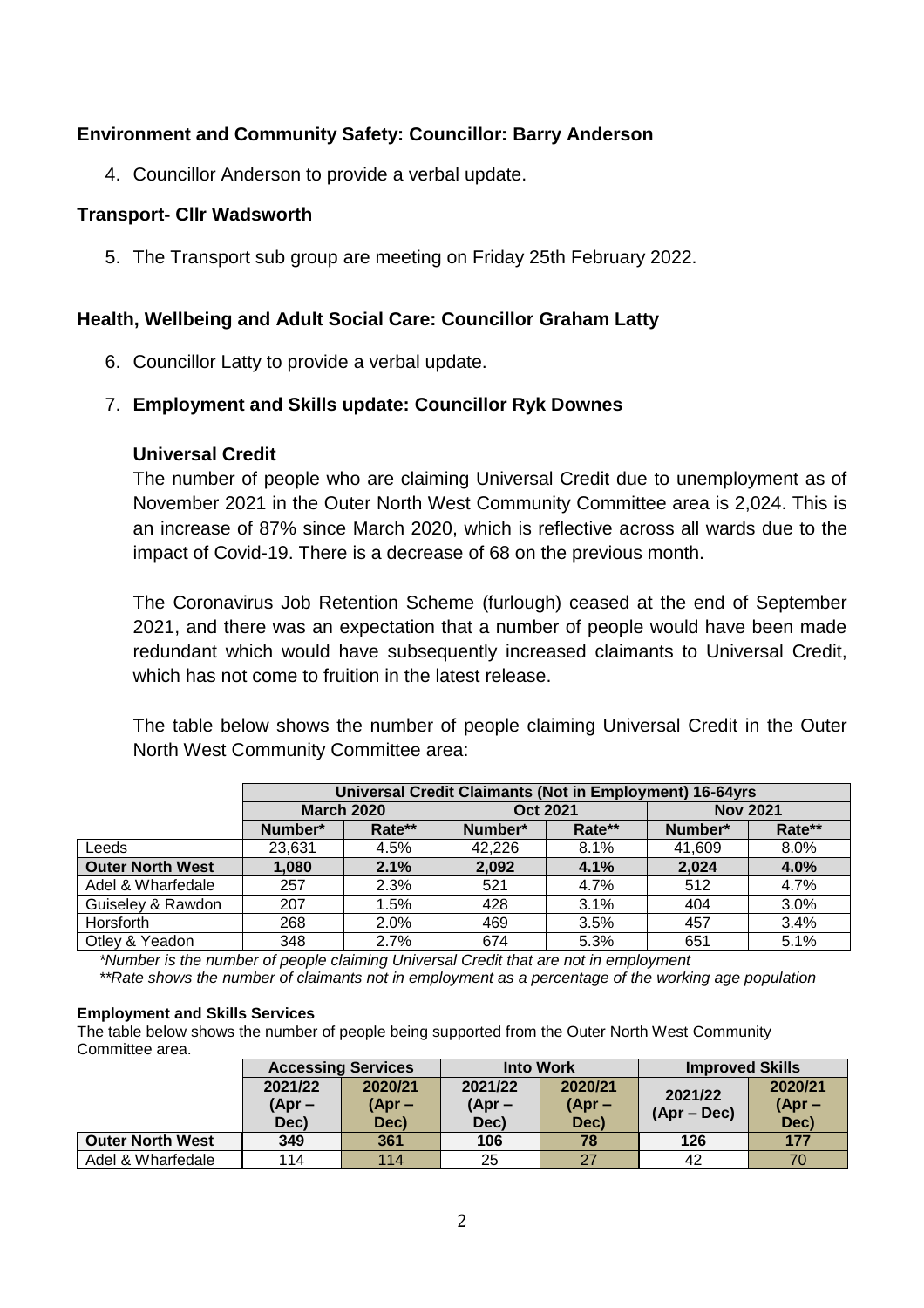| $\sqrt{2}$<br>Guiseley<br>&<br>Rawdon | 56                       | 56                    | $\sim$<br>້ |                          | $\overline{\phantom{a}}$<br>ັ       | . .            |
|---------------------------------------|--------------------------|-----------------------|-------------|--------------------------|-------------------------------------|----------------|
| Iorsforth                             | $\overline{\phantom{a}}$ | AC<br>- -             | ົ<br>ັ      | $\sim$<br>--             | oυ                                  | $- -$<br>ິ     |
| Otley<br>- & Y<br>Yeadon              | 65                       | 7C<br><b>CONTRACT</b> | າຂ<br>∠ບ    | $\overline{\phantom{a}}$ | $\overline{A}$ $\overline{C}$<br>ັບ | $\Omega$<br>◡◡ |

Employment and Skills reinstated face to face support, activities, and delivery from September 2021 with a continuation of a virtual or remote offer along with email and telephone support in line with Covid-19 restrictions.

During April – December 2021 9,387 people accessed the Service, 349 of whom were from the Outer North West, a decrease of 3% when compared to the same period last year.

The service has supported 2,563 people into work, during April – December 2021, 106 of whom were residents from the Outer North West, an increase of 36% when compared to the same period last year. Customers were supported into work across all sectors with the largest numbers in health and care, food retail, logistics, distribution, and transport.

Between April – December 2021 the service has supported 2,397 people to improve their skills. From the Outer North West, 126 residents have completed a skills course, a reduction of 29% when compared to the same period last year.

Leeds Employment Hub is a single point of contact for all funded programmes and Jobshops that provides tailored and comprehensive support into employment or education to all Leeds residents. A large team of Employment Hub Advisors deliver the programme by providing one to one support, tailored preventative and remedial support to Leeds residents who are disadvantaged in the labour market.

The Employment Hub Advisors are co-located within 7 Jobcentres across the City. All Jobshops are now fully open, 5 days a week for face to face appointments which include City Centre and Hawksworths Community Hubs.

Employment and Skills Service has been successful in securing additional funding from DWP to support disadvantaged young people (15-24) in Leeds. The programme will support 1,600 young people up to the end of December 2023, who are NEET or risk of becoming NEET; and from WYCA that focuses on resident that are ineligible for ESIF programmes and will prioritise on supporting underemployed residents in low paid, low skilled jobs as well as those at risk of redundancy. Both programmes are in addition to a number of programmes that have been enhanced and expanded to respond to the challenges of Covid-19 and the changing labour market.

The Adult Learning programme continues to deliver an effective, broad, and inclusive curriculum to support the continuation of learning in response to Covid-19 through an online platform in collaboration with subcontracted partners. Courses were delivered through a range of models to include online face to face and through distance learning, opening new opportunities for adults to learn and develop their confidence. For the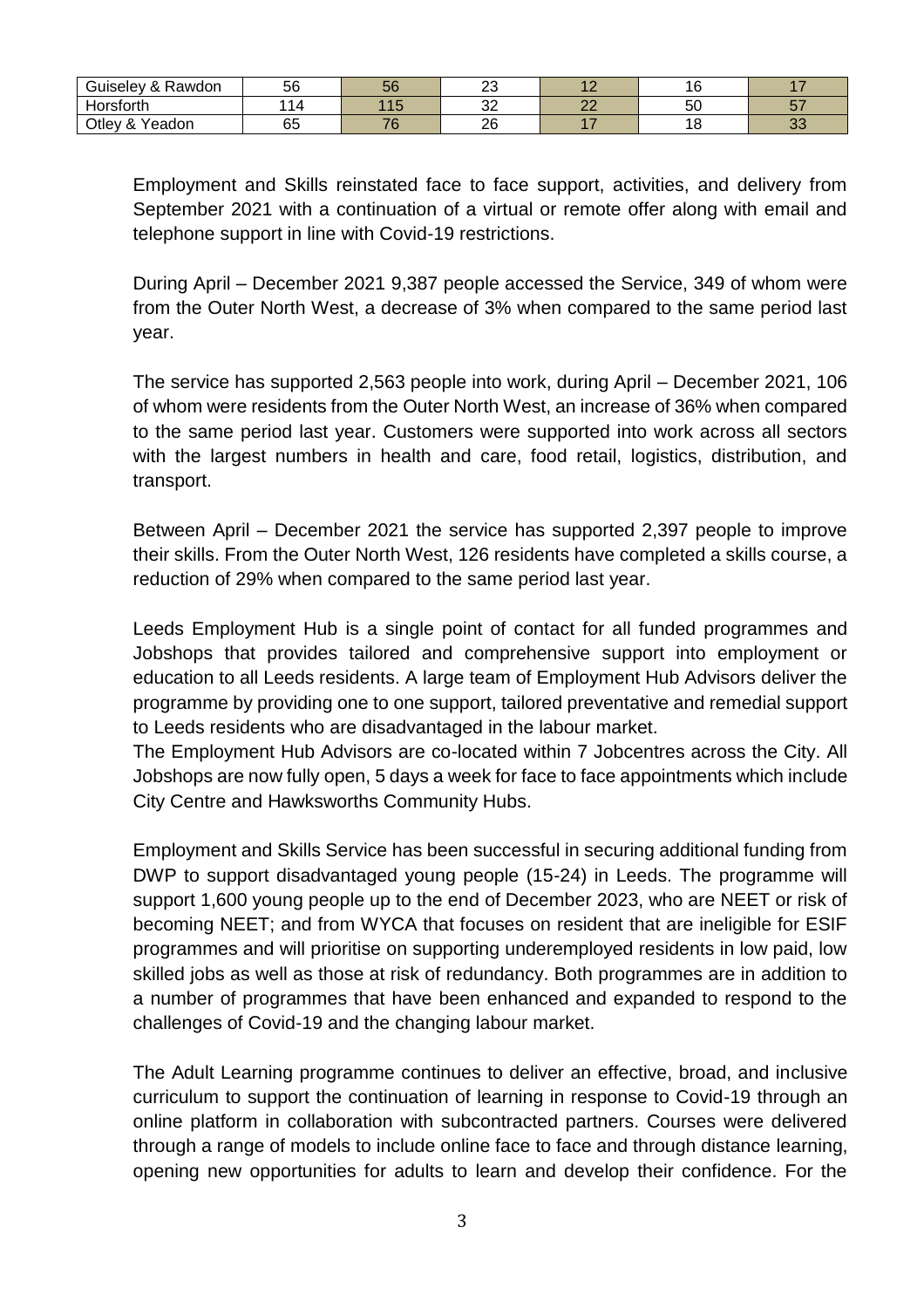2021/22 Academic Year, 135 courses are also planned for online delivery, city-wide. In the Outer North West, 6 courses, including English, Digital Skills and Arts and Crafts, are planned at 2 different venues.

Leeds Adult Learning Summer 2021 saw a range of activity across the city to raise the profile of learning and engage Leeds. Activity included a community engagement / marketing campaign, a summer programme of taster courses and a partnership approach with family learning supporting the delivery of the Council's Healthy Holiday programme.

Following a successful funding bid to the Leeds Community Foundation, a bespoke Developing You programme, Learning Disabilities Pre-Employability Project is being developed. A collaboration between Employment and Skills, Pyramid of Arts, People Matters and United Response will deliver a 12 week pre-employability programme which will include work readiness and health and wellbeing modules. The first cohort is expected to start in April 2022.

Over 202 new businesses were supported to recruit new staff, provide support for staff facing redundancy and developing initiatives to address staff shortages and filling a high number of vacancies within key sectors.

Hospitality Sector:

- A Restaurant Ready programme, a 5 day course, aimed to upskill individuals to successfully enter the hospitality sector through providing practical experience within Leeds City College's café and restaurant facilities. The programme provides an opportunity for participants to be signposted to work trials and interviews with employers.
- A Christmas recruitment fair took place on Wednesday 22nd September 2021 held at the Engine Room at Leeds Bid, 265 people attended.
- The service is continuing to work with HMP Wealstun and the Leeds Hotels and Venues Association around the recruitment of ex-offenders into the hospitality sector.
- Held McDonalds Breakfast Events at the Briggate store to support the recruitment of 30 vacancies, further events are planned in 2022.

Health & Social Care Sector:

- Working in partnership with the Leeds Health and Care Careers Narrowing Inequalities programme which aims to engage with, recruit and develop a diverse workforce from disadvantaged or under-represented communities in Leeds. This is to improve access to long-term career opportunities, work experience, volunteering, education, and training.
- Leeds Health and Care Careers is working alongside the [Healthier Working](https://leedshealthandcareacademy.org/news/healthier-working-futures/)  [Futures](https://leedshealthandcareacademy.org/news/healthier-working-futures/) project, a new partnership of health, care and third sector partners who have received funding from the UK Government through the UK Community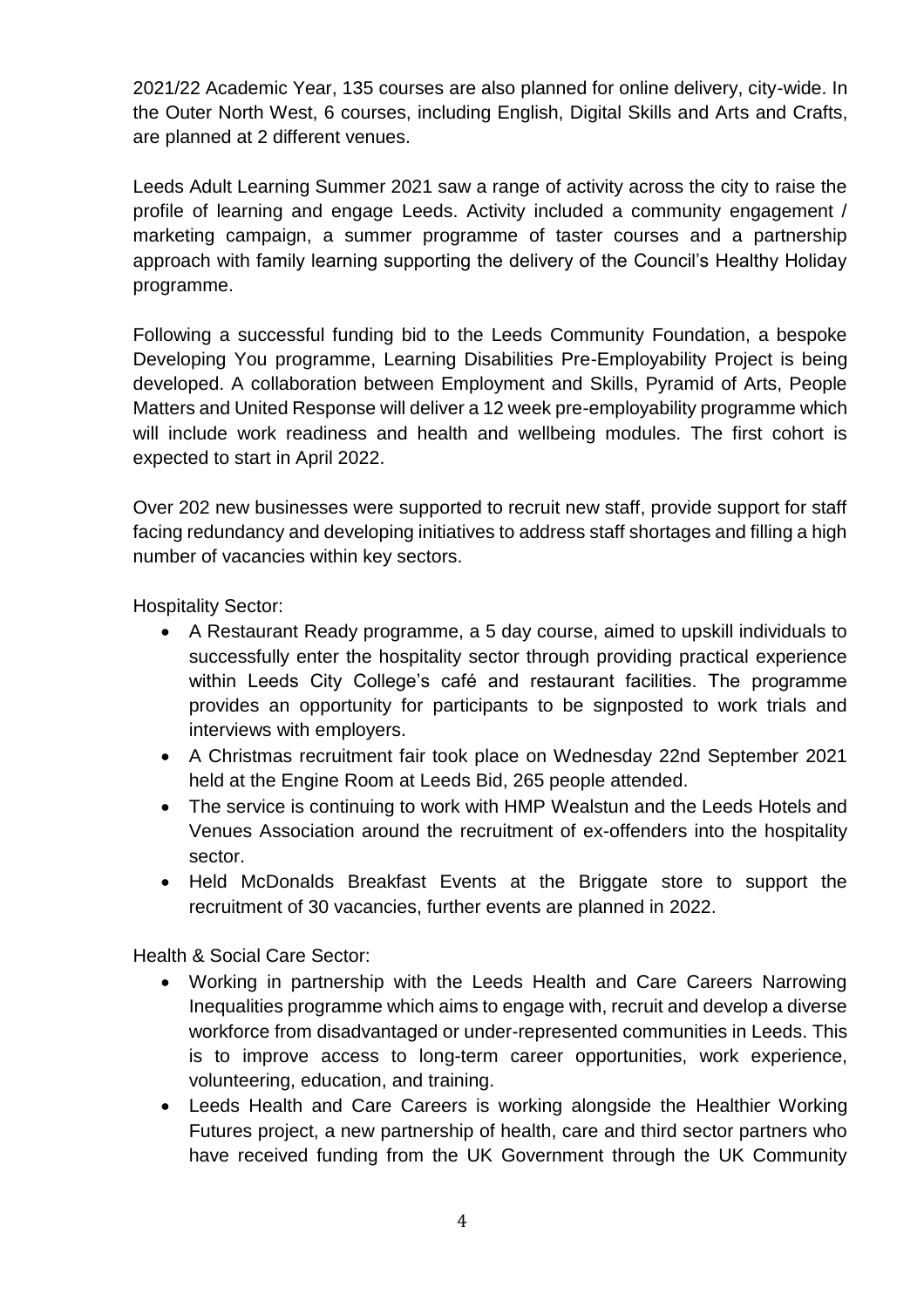Renewal Fund. The project aims to engage over 600 unemployed / economically inactive young adults (aged 16-25) supporting them onto a health and care career path via innovative engagement programmes delivered by a team of third sector organisations.

 Jobsfairs were held in October and November 2021 at the Leeds Kirkgate Market with 45 Employers / Training Providers, 790 people attended.

The Leeds Apprenticeship Recruitment Fair 2022 (LARF22) kicked off National Apprenticeship Week in Leeds on Monday 7th February at Leeds First Direct Arena, connecting Leeds young people with real live Apprenticeship vacancies, information and guidance. The event was particularly crucial this year given the uncertainties that the impact of Covid-19 has created for young people. LARF22 was completely sold out with 6,200 tickets booked in advance and around 5,000 people attending on the day. 88 employers and training providers exhibited, representing sectors from Agriculture, Care Services, Creative and Design, Digital, Legal, Finance and Accounting and much more.

The new Apprenticeships in Leeds website was launched for National Apprenticeship Week and can be accessed at [www.apprenticeshipsinleeds.co.uk.](http://www.apprenticeshipsinleeds.co.uk/) The site features around 100 organisations offering Apprenticeships in Leeds, split by occupational sector.

Following a number of requests from schools the service is currently working with colleagues in Children and Families Service and with careers practitioners to develop and deliver a career progressions event for young people with Special Educational Needs and Disabilities (SEND). The event which will be the first for the city will be held at Leeds First Direct Arena on Thursday 23rd June 2022 and will be open to all young people who have additional needs, and teaching staff, parents and carers will be encouraged to attend. There will be information about opportunities post 16 including training, jobs, apprenticeships, traineeships, and volunteering opportunities.

# 8. **Housing update**

Staff are now working normally on the estates carrying out all the duties that they were doing before the pandemic began. Housing are not based wholly in the office and are still working in a hybrid way – some days in the office and some at home – in line with the corporate approach.

Housing will be making agreed working patterns with all staff before the end of March that will formalise the days they are in the office and when they are at home. Priority areas for Housing Leeds are rent collection and void reduction and officers are being tasked to push to improve performance on each before the end of the year. Actions include going through all properties with any money owing on their account once a month. Improving collection and letting empty properties is essential to improve the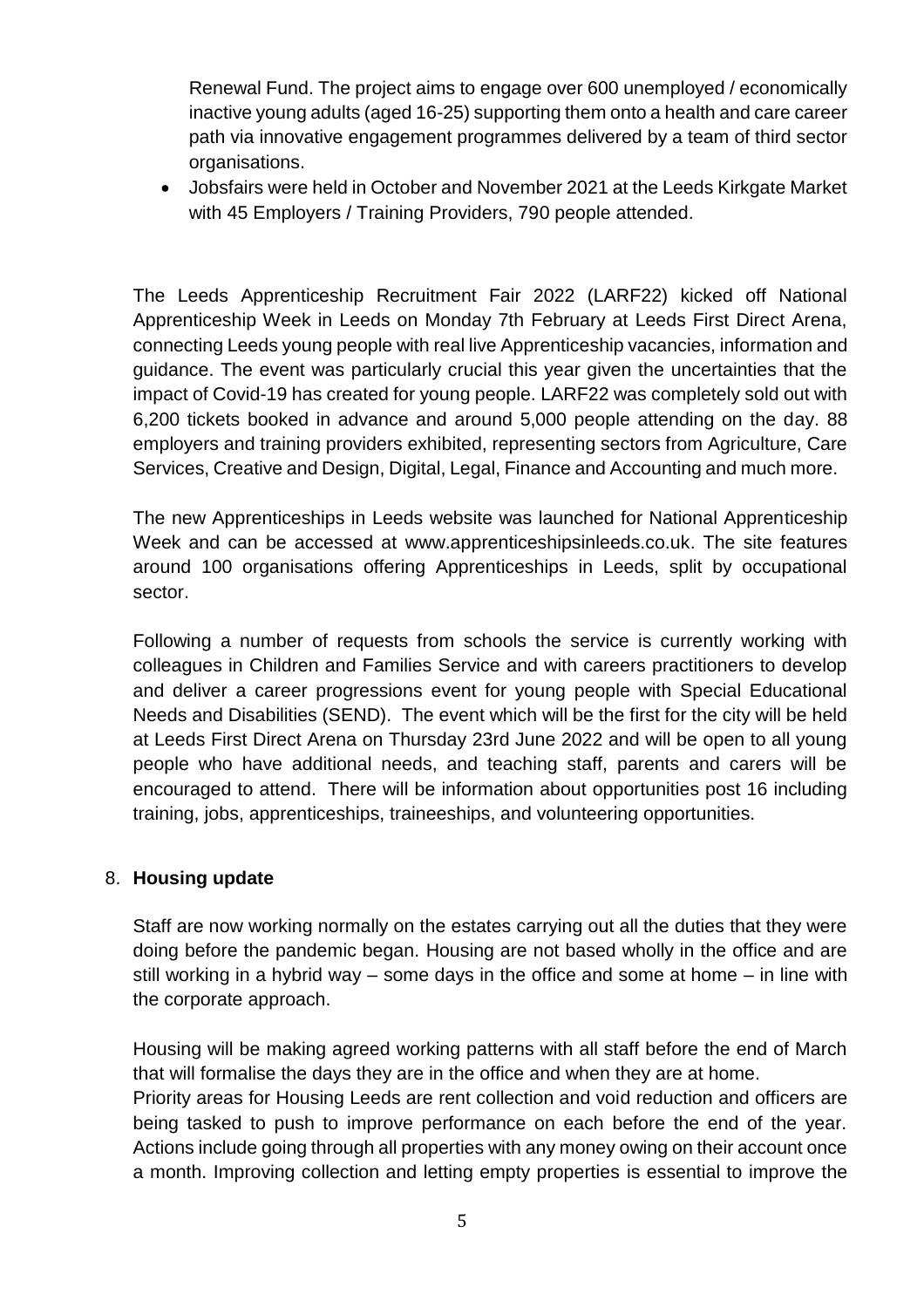financial position of the department and allow more work to be done on improving properties and the environment.

The cycle of walkabouts has been worked through in December and January.

# **Adel and Wharfedale**

Improvement work continues on the Holtdale estate with around 190 properties to benefit from a scheme of external wall insulation (they are none standard build – Wimpey no fines concrete walls – that have very a poor thermal rating) new heating systems and new windows. There is also a roofing programme on the estate.

The Holtdale estate also suffers from high instances of fly tipping – probably resulting from the layout of the estate with a lot of communal areas and the use of bin area for recycling rubbish. The WNW cleaner neighbourhoods team give a very good service dealing with the problem, attending weekly to clear up – which has been acknowledged by local residents.

The Leeds Anti-Social Behaviour Team (LASBT) have a number of cases open on the Holtdale estate and are seeking a closure order on a tenancy which is the focus of ASB in recent months.

# **Guiseley and Rawdon**

A HAP bid was passed to put covering on the floor of the communal staircases in the flats on Greenlea Avenue and we are waiting for the work to commence.

# **Horsforth**

The winter works programme and HAP funding have contributed to major tidy ups of communal spaces around the Featherbank Lane, Broadway and Regent flat blocks. The work has been requested for some time and has been completed in recent weeks. The areas around the blocks included in the work look much better than they did and residents have made positive comments about it.

A dilapidated ramp outside the rear entrance of Featherbank Lane flats has been renewed.

### **Otley and Yeadon**

St Andrews Court work is ongoing to remove asbestos in the roof to the bungalows – scaffolding has gone up and the work is being done.

A scheme to renew the entrance doors and the control systems to the Faifax Flats in Otley is due to commence in the near future.

LASBT are working with a tenant in Otley and are moving to get them to terminate their tenancy; if they don't then it is likely we will be applying for a warrant to end the tenancy.

# 9. **Public Health Update**

# **Covid-19 Update**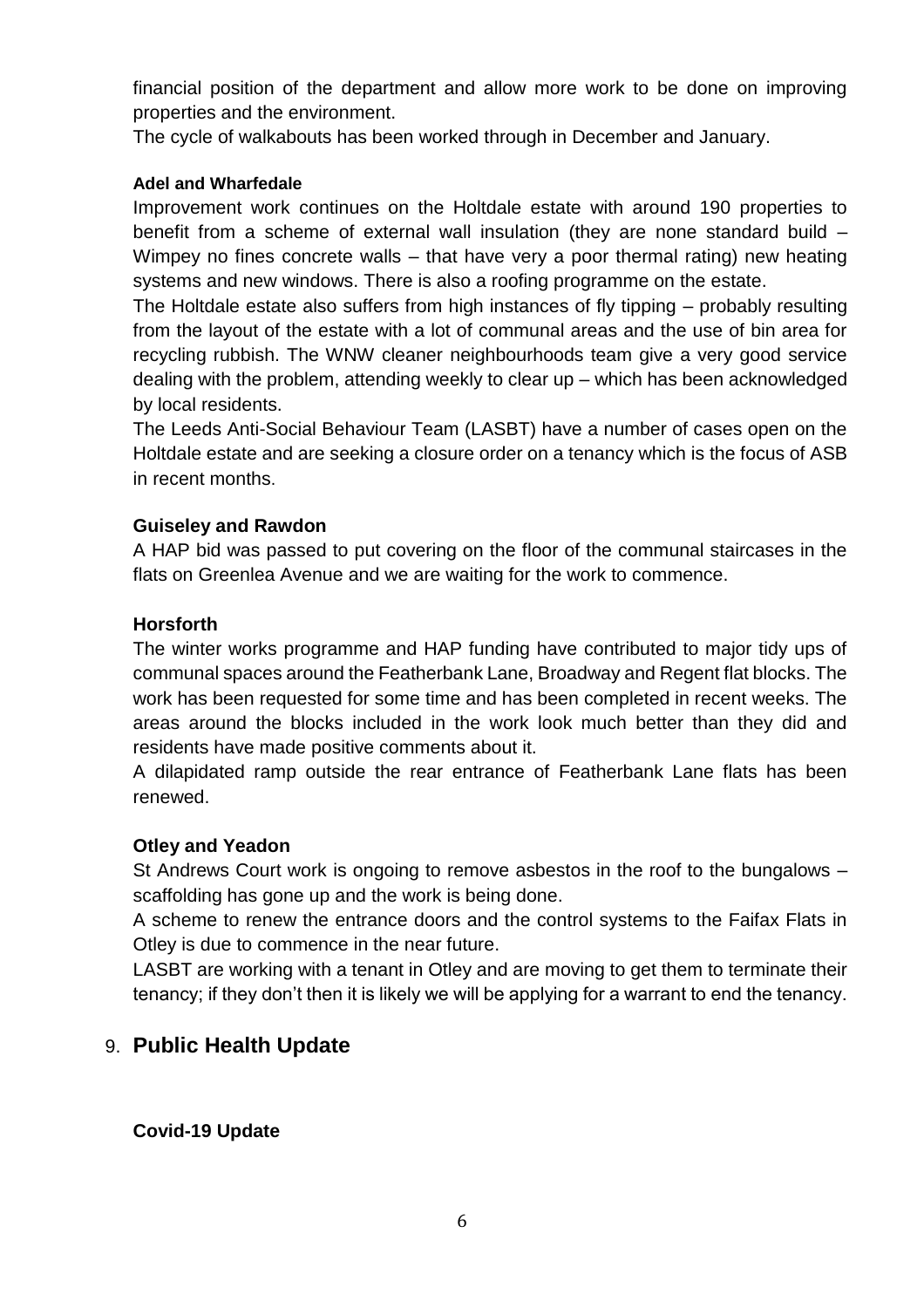As infection rates gradually fall and numbers stabilise in some of our wards the pandemic continues to impact significantly on local wards with the NHS Clinical Commissioning Group, Leeds City Council, Third Sector Organisations, Volunteers and Elected Members encouraging those who have not done so to take up the offer of a free Covid-19 vaccination.

Advice on where to get a Covid-19 vaccination in Leeds can be found here. https://www.leedsccg.nhs.uk/health/coronavirus/covid-19-vaccine/walk-in-clinics/ How to stay safe in Leeds and advice on any support required can be found here. https://www.leeds.gov.uk/coronavirus

Training for those delivering Healthy Cooking and Physical Activity Sessions

If local providers wish to run the courses on the above as we slowly emerge from the pandemic to support local residents then there is guidance and training available. These sessions are an interim measure until we can get back to full day face to face sessions. The session last for 90 mins and will be delivered via Teams.

The webinar will cover

- Refresher on the Making Every Contact Count approach
- Eating Well Key Messages
- Moving More Key Messages
- Food Hygiene Key Messages

All sections will acknowledge the challenges we are facing during the pandemic. By the end of the session participants should have an increase understanding of the principles of healthy eating, safe food practices and the importance of being physically activity.

# **Want to Know More Seminars**

The following Want to Know More About (WTKMA) sessions are planned for Spring WTKMA sessions are normally 45 – 90mins in duration and can cover any public health topic. The audience is wider workforce and delegates want to leave the session knowing a little more about the topic you're presenting on; what is happening to help people facing this issue; what they can do to help; and where they can signpost / refer people to who need support.

# **March**

| • Self-Injury Awareness Day | 1st March  |
|-----------------------------|------------|
| • World Obesity Day         | 4th March  |
| • International Women's Day | 8th March  |
| • World Kidney Day          | 10th March |
| • Brain Awareness Week      | Mid-March  |
|                             |            |

• National No Smoking Day 10th March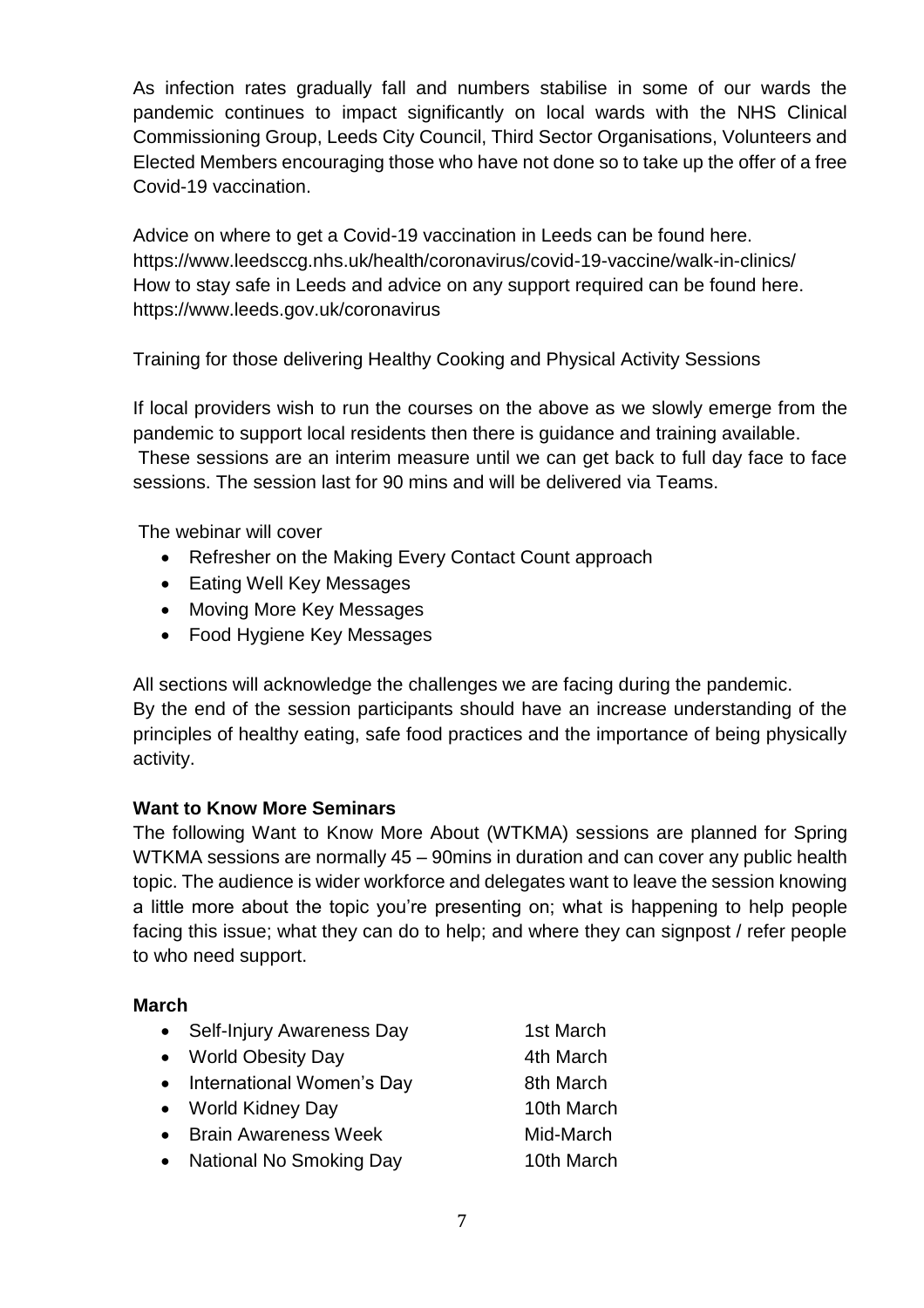|           | World Sleep Day                       | Mid-March  |
|-----------|---------------------------------------|------------|
| $\bullet$ | International Day of Happiness        | 20th March |
|           | • World Oral Health Day               | 20th March |
|           | • World Downs Syndrome Day            | 21st March |
| $\bullet$ | World TB day                          | 24th March |
|           | International Day of Trans Visibility | 30th March |
|           | <b>Salt Awareness Week</b>            | Late March |
|           | <b>RoSPA Family Safety Week</b>       | Late March |
|           |                                       |            |

# **April**

|           | <b>Stress Awareness Month</b>       | April             |
|-----------|-------------------------------------|-------------------|
| $\bullet$ | <b>Bowel Cancer Awareness Month</b> | April             |
|           | • World Autism Day                  | 2nd April         |
|           | • World Health Day                  | 7th April         |
|           | • Allergy Awareness Week            | Late April        |
|           | • World Immunisation Week           | Late April        |
|           | • MS Awareness Week                 | Late April        |
|           | • On Your Feet Britain              | around 28th April |
|           |                                     |                   |

# **May**

|           | Make May Purple Stroke Awareness Month   | May                    |
|-----------|------------------------------------------|------------------------|
|           | <b>National Walking Month</b>            | May                    |
|           | <b>Sun Awareness Week</b>                | Early May              |
|           | Deaf Awareness Week                      | Early May              |
|           | <b>National Diabetes Prevention Week</b> | around 10th-16th May   |
| $\bullet$ | International Nurses Day                 | 12th May               |
|           | Dying Matter Week around                 | 10th-16th May          |
|           | National Children's Day                  | 16th May               |
|           | Dementia Action Week                     | around 17th - 23rd May |
|           | Learning at Work Week                    | around 17th - 23rd May |
|           | <b>Mental Health Awareness Week</b>      | around 10th - 16th May |
| $\bullet$ | Walk to School Week                      | around 16th-23rd May   |
|           | National Bike Week from                  | 30th May               |
|           | World No Tobacco Day                     | 31st May               |
|           |                                          |                        |

If you would like to know more, or would like to deliver a session please contact Rebecca Rebecca.Cumberworth@leeds.gov.uk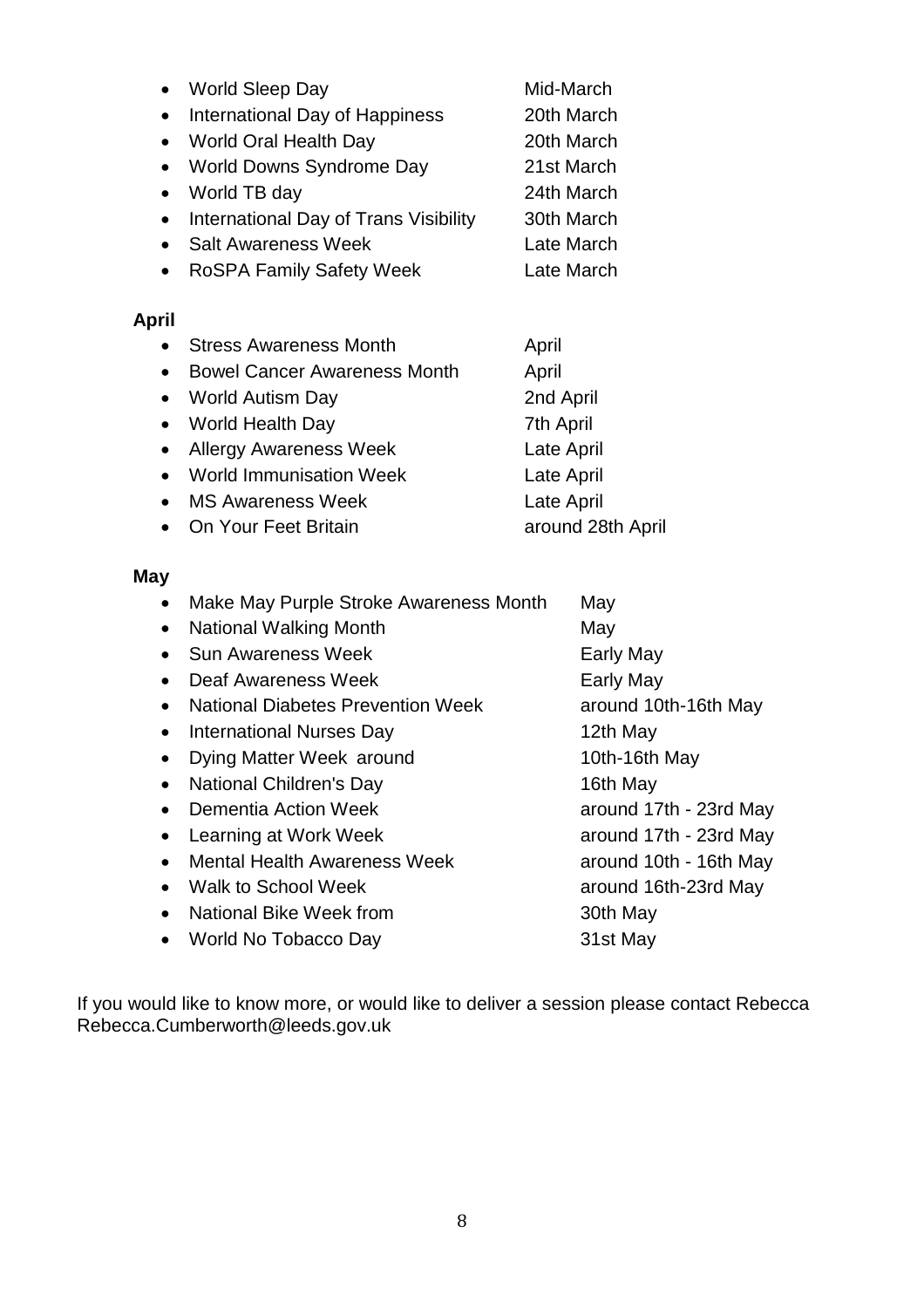

| Report            | <b>Outer North West Committee</b> |
|-------------------|-----------------------------------|
| to:               |                                   |
| Author<br>$(s)$ : | Kelly Wood, LeedsWatch            |
| Date:             | 22nd February 2022                |

# **CCTV Report – Qtr. 3 2021/22**

### 1.0 **Introduction**

The Leedswatch service is currently undergoing a review which is looking at all aspects of the service, including the operation of the control room, effectiveness of its cameras.

The review is also to include a reporting strand which will serve to agree the way forward to provide information regarding CCTV to Councillors and Partners.

This report covers the different types of incidents captured by CCTV operators in real time for the cameras located in the Outer North West area committee area, for quarter 3 2021/2022.

### **2.0 List of current cameras in the Outer North West area**

The following 7 cameras are the cameras where incidents have been captured in the Outer North West area committee within this quarter:

- 14
- $17$
- 18
- 70
- 71
- $73$
- 363

### **3.0 GDPR – Information Sharing**

The introduction of the GDPR 2018 regulations reviewed the area of information sharing and therefore restricted the detail of what can be provided. As a result, the content of this report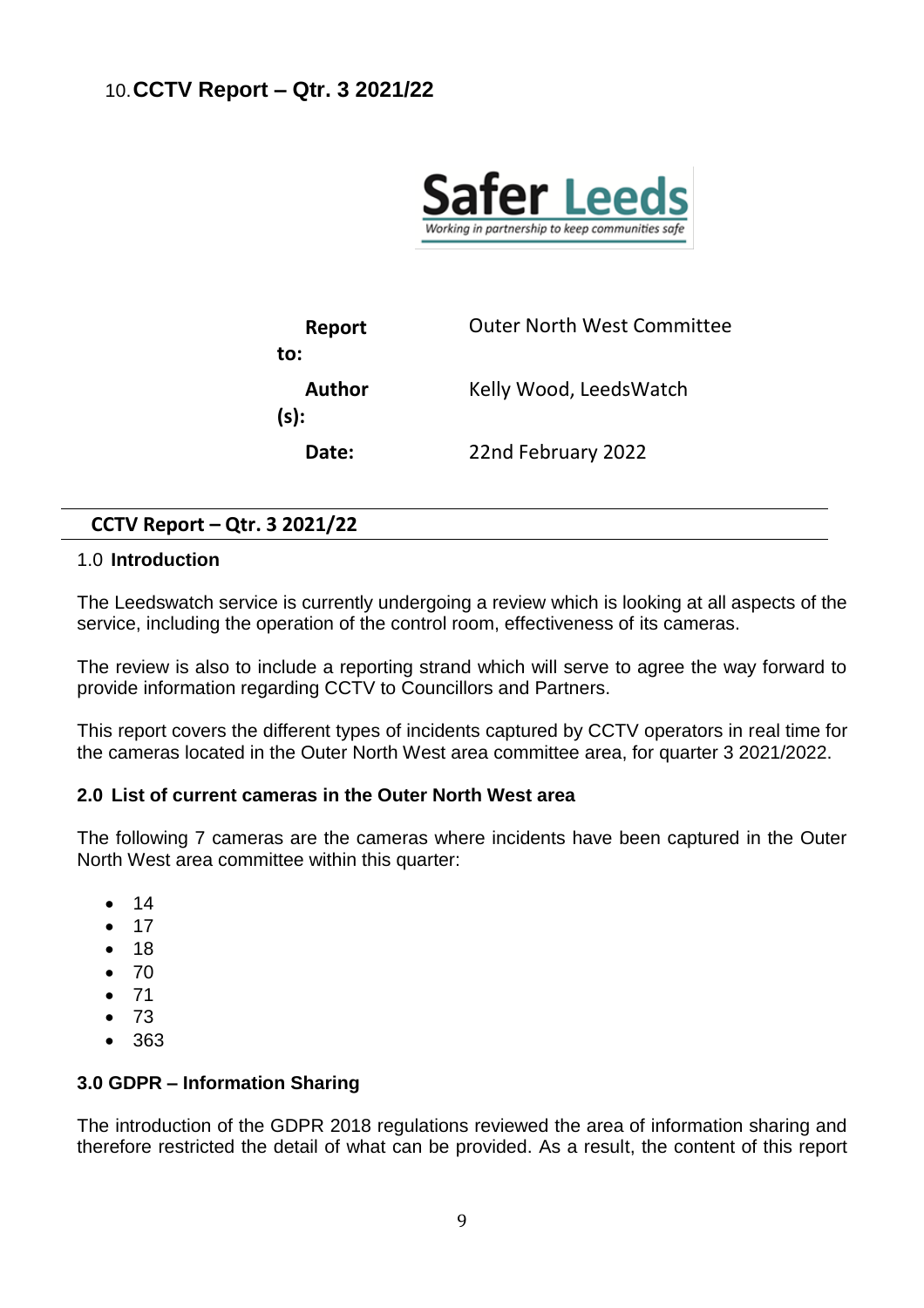may not have the detail of specific incidents previously reported but provides a summary of the types of incidents within the area.

| Qtr. 3 – Outer North West Cameras incidents (1st Oct - 31 <sup>st</sup> December 2021) |             |            |                |                                     |    |  |  |
|----------------------------------------------------------------------------------------|-------------|------------|----------------|-------------------------------------|----|--|--|
|                                                                                        | Oct         | <b>Nov</b> | <b>Dec</b>     | <b>Total incidents per category</b> |    |  |  |
| <b>Alarm Activation</b>                                                                |             |            |                | <b>Alarm Activation</b>             |    |  |  |
| <b>Animals</b>                                                                         |             |            |                | <b>Animals</b>                      |    |  |  |
| <b>ASB</b>                                                                             |             | 1          |                | <b>ASB</b>                          | 1  |  |  |
| <b>Cash In Transit</b>                                                                 |             |            |                | <b>Cash In Transit</b>              |    |  |  |
| <b>Drugs</b>                                                                           |             |            |                | <b>Drugs</b>                        |    |  |  |
| <b>Enforcement</b>                                                                     |             |            |                | <b>Enforcement</b>                  |    |  |  |
| <b>Fire</b>                                                                            |             |            |                | <b>Fire</b>                         |    |  |  |
| <b>Health &amp; Safety</b>                                                             |             |            |                | <b>Health &amp; Safety</b>          |    |  |  |
| <b>Police Operation</b>                                                                | 1           | 1          | $\overline{2}$ | <b>Police Operation</b>             | 4  |  |  |
| <b>Public Order</b>                                                                    | 1           | 1          | 1              | <b>Public Order</b>                 | 3  |  |  |
| <b>Road Traffic</b>                                                                    |             | 1          | $\mathbf{2}$   | <b>Road Traffic</b>                 | 3  |  |  |
| <b>Sexual Offences</b>                                                                 |             |            |                | <b>Sexual Offences</b>              |    |  |  |
| <b>Suspicious Events</b>                                                               |             |            |                | <b>Suspicious Events</b>            |    |  |  |
| <b>Theft</b>                                                                           |             |            |                | <b>Theft</b>                        |    |  |  |
| <b>Travellers</b>                                                                      |             |            |                | <b>Travellers</b>                   |    |  |  |
| Weather                                                                                |             |            |                | Weather                             |    |  |  |
| <b>Metro</b>                                                                           |             |            |                | <b>Metro</b>                        |    |  |  |
| <b>Total Per Month</b>                                                                 | $\mathbf 2$ | 4          | 5              | Total sum of incidents              | 11 |  |  |

# **3.0 Incidents captured by CCTV operators:**

CCTV also contributes towards Police enquiries as requests are made for footage which may not have been observed "real time". These incidents are not included in this report but can contribute towards arrests being made in the Outer North West Area.

Following the recent announcement of the new Full Fibre Network provider being awarded to BT work will now commence to upgrade all CCTV cameras from analogue to digital. This will significantly improve the image quality and increased effectiveness of cameras in the Ward.

### **5.0 Requests for new Cameras**

The Surveillance Camera Commissioner is appointed by the Home Secretary to ensure that surveillance camera systems in public places keep people safe and protect and support them.

Following changes to Data Protection legislation the council needs to ensure that all its CCTV systems are managed in line with the Commissioner's recommendations to ensure there are no data breaches (this includes CCTV systems in all Leeds City Council assets including libraries, sports centres, council vehicles fitted with CCTV, etc.).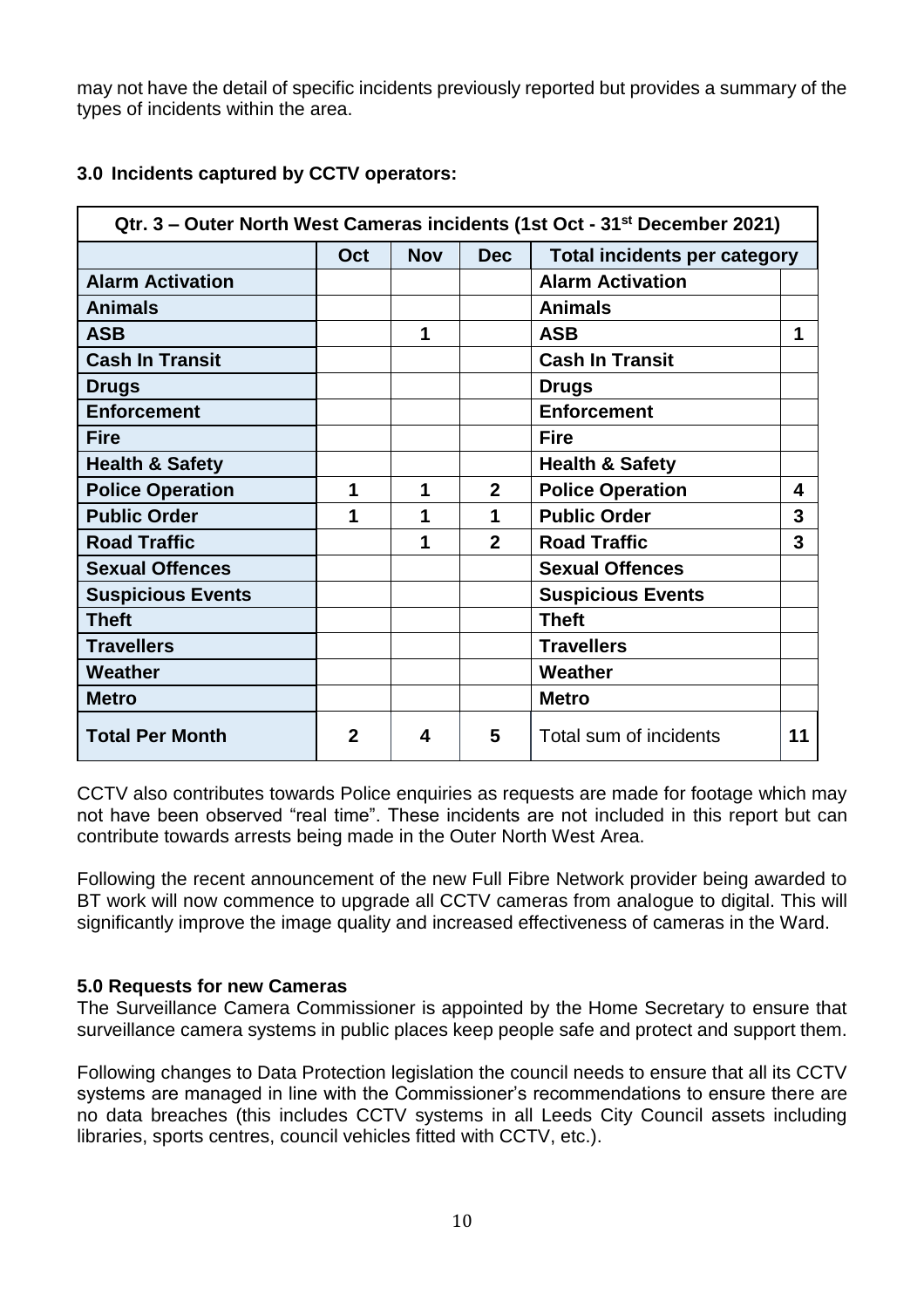A dedicated CCTV compliance team has been established within Leeds City Council.

The compliance team also work closely with Information Governance to assist in ensuring all system owners are compliant with their codes of practice, policies, and procedures.

# **Recommendations**

Contents of report to be noted

# **Community Engagement: Social Media**

- 11. *Appendix 2 Social Media Report* provides the Committee with information on posts, and details recent social media activity for the Outer North West Community Committee Facebook page, along with the three ward based Coronavirus Facebook help pages for the area.
- 12. The report highlights key themes promoted through social media posts, as well as topics addressed relevant to the period of time.

# **Corporate Considerations**

# **Consultation and Engagement**

13. The Community Committee has, where applicable, been consulted on information detailed within the report.

# **Equality and Diversity/Cohesion and Integration**

14. All work that the Communities Team are involved in is assessed in relation to Equality, Diversity, Cohesion and Integration. In addition, the Communities Team ensures that the wellbeing process for funding of projects complies with all relevant policies and legislation.

### **Council Polices and City Priorities**

- 15.Projects that the Communities Team are involved in are assessed to ensure that they are in line with Council and City priorities as set out in the following documents:
	- 1. Vision for Leeds 2011 30
	- 2. Best City Plan
	- 3. Health and Wellbeing City Priorities Plan
	- 4. Children and Young People's Plan
	- 5. Safer and Stronger Communities Plan
	- 6. Leeds Inclusive Growth Strategy

### **Resources and Value for Money**

16.Aligning the distribution of community wellbeing funding to local priorities will help to ensure that the maximum benefit can be provided.